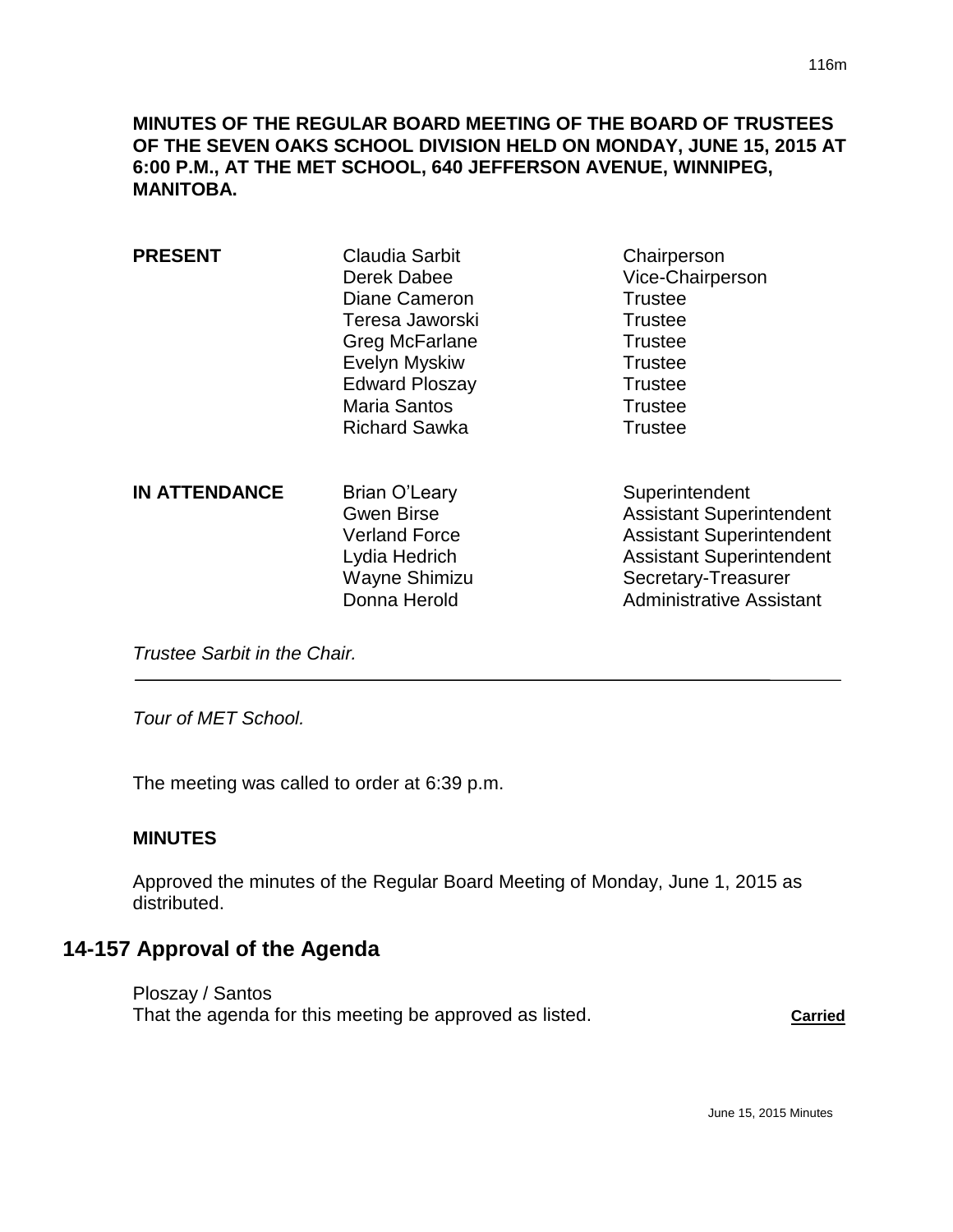# **14-158 Moved to Committee of the Whole at 6:41 p.m.**

Jaworski / McFarlane That the Board move into Committee of the Whole. **Carried**

*Trustee Dabee in the Chair.*

## **OFFICER'S REPORTS**

Trustee Ploszay reported on developments arising from collective bargaining.

## **SUPERINTENDENTS' PERSONNEL REPORT**

# **14-159 Superintendents' Personnel Report**

McFarlane / Santos That the Superintendents' Personnel Report be ratified. **Carried**

## ADMINISTRATIVE APPOINTMENTS

Peter Obendoerfer was appointed to the position of Principal (1.00), H. C. Avery School, effective September 8, 2015.

Bobbi-Lynn Haegeman was appointed to the position of Principal (1.00), Elwick Community School, effective September 8, 2015.

Ross Meacham was appointed to the position of Vice-Principal (1.00), Elwick Community School, effective September 8, 2015.

Jeff Anderson was appointed to the position of Vice-Principal (1.00), Amber Trails Community School, effective September 8, 2015.

Chris Wigglesworth was appointed to the position of Vice-Principal (1.00), École James Nisbet Community School, effective September 8, 2015.

Joey Robertson was appointed to the position of Vice-Principal (1.00), École James Nisbet Community School, effective September 8, 2015.

Jennifer Hughes was appointed to the position of Vice-Principal (1.00), A. E. Wright Community School, effective September 8, 2015.

Amy Carpenter was appointed to the position of Vice-Principal (1.00), École Riverbend Community School, term effective September 8, 2015 to June 30, 2016.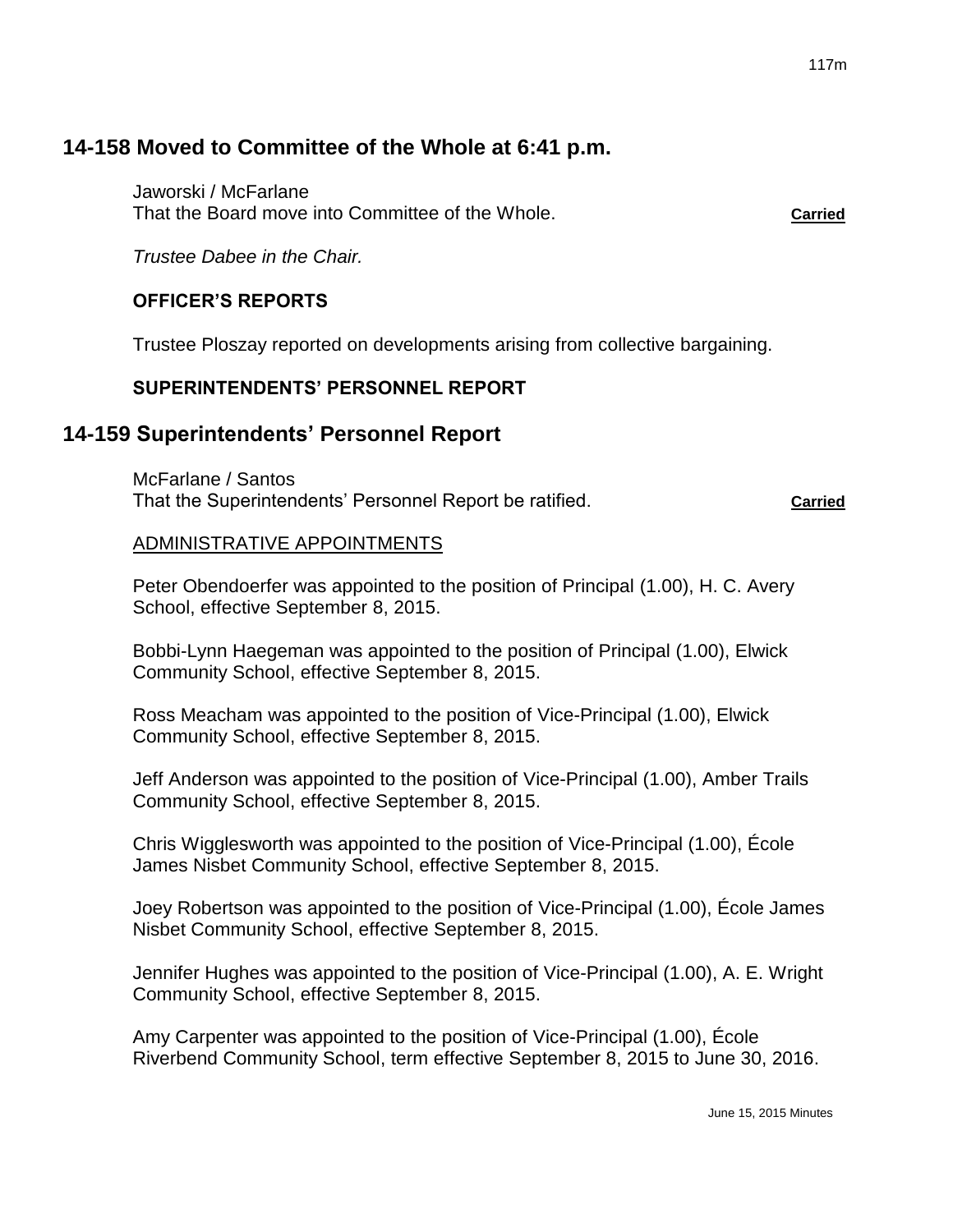Sari Rosenberg was appointed to the position of Vice-Principal (.50), R. F. Morrison School, effective September 8, 2015.

Mark Gilchrist was appointed to the position of Vice-Principal (.50), Margaret Park School, effective September 8, 2015.

Peter Krahn was appointed to the position of Vice-Principal (1.00), West Kildonan Collegiate, effective January 4, 2016.

### TEACHER APPOINTMENTS

Diana Bernardo was appointed to a full-time (1.00) Teacher General (Permanent) teaching contract effective September 8, 2015.

The following were appointed to Teacher General (Permanent) teaching contracts effective June 15, 2015:

Kristen Chin (1.00) **Alice Sherwin** (1.00) Reanna Korade (1.00) Ciara Ziegler (1.00)

The following were appointed to Limited Teacher-General (Term) contracts effective September 8, 2015 to June 30, 2016:

Ralph Abetria (1.00) Brittany Lamontagne (1.00) Joshua Bergmann (.50) Aaron Levere (1.00) Kim Cao (1.00) Sonya Morrissette (1.00) Jackie Cunningham (1.00) Alvin Pacag (1.00) Kimberly Embleton (1.00) Stephanie Ringer (1.00) Cara Gulay (1.00) Garrett Sutton (1.00) Catherine Haworth (1.00) Ashley F. Taylor (.50) Jane Hirose (1.00) Emily Taylor (1.00) Carol Kalinsky (1.00) Shawn Wedge (1.00)

Anthony Fiorentino (1.00) Fabian Suarez-Amaya (1.00)

Daniela Catanese was appointed to a full-time (1.00) Limited Teacher-General (Term) contract effective September 8, 2015 to December 18, 2015.

Brenda Charach was appointed to a part-time (.50) Limited Teacher-General (Term) contract effective May 25, 2015 to June 30, 2015.

Jonathan Dueck was appointed to a full-time (1.00) Limited Teacher-General (Term) contract effective September 8, 2015 (indefinite).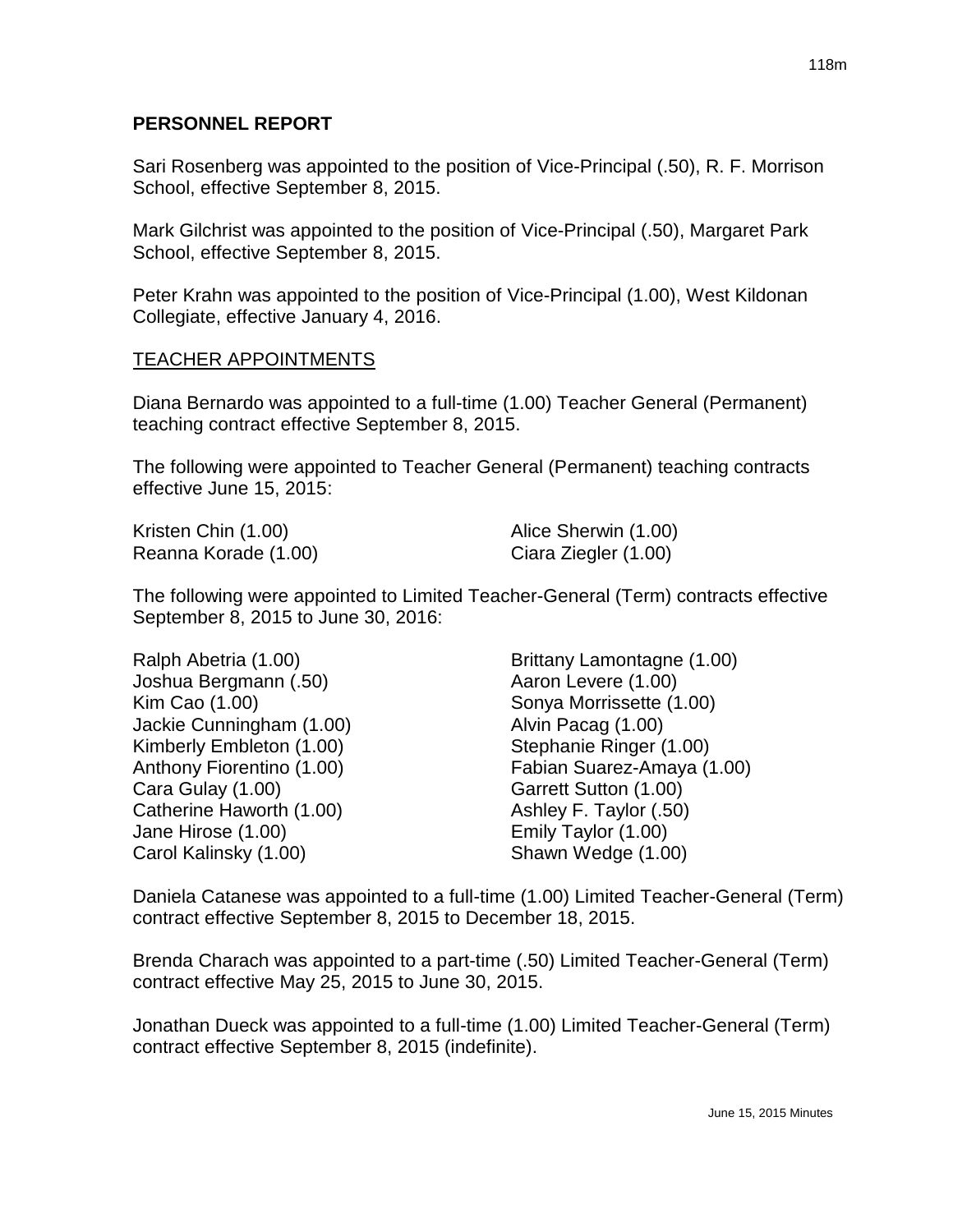Samira Ramilo was appointed to a full-time (1.00) Limited Teacher-General (Term) contract effective September 8, 2015 to May 6, 2016.

Sarah Reilly was appointed to a part-time (.67) Limited Teacher-General (Term) contract effective September 8, 2015 to January 31, 2016.

Scott Reimer was appointed to a full-time (1.00) Limited Teacher-General (Term) contract effective October 1, 2015 to June 30, 2016.

Riley Sault was appointed to a full-time (1.00) Limited Teacher-General (Term) contract effective September 8, 2015 to March 24, 2016.

Cory Shapiro was appointed to a full-time (1.00) Limited Teacher-General (Term) contract effective May 12, 2015 to June 30, 2015.

Roby Yeung was appointed to a part-time (.50) Limited Teacher-General (Term) contract effective May 19, 2015 to June 18, 2015.

## CLINICIAN APPOINTMENTS

Ivanna Lukie was appointed to a full-time (1.00) Limited Teacher-General (Term) contract effective September 8, 2015 to June 30, 2016.

Michelle Marlow was appointed to a full-time (1.00) Limited Teacher-General (Term) contract effective September 8, 2015 to June 30, 2016.

## SUBSTITUTE TEACHER APPOINTMENTS

The following teachers were appointed to Substitute Teacher contracts effective the 2014-2015 school year:

Nick Serduletz **Justin Vechina** 

### TEACHER SECONDMENT

Robert Page was seconded to the Manitoba Paddling Association, full-time (1.00) effective February 1, 2016 to August 31, 2016.

### TEACHER LEAVE OF ABSENCES

Jaclyn Loganberg was granted a part-time (.23) leave of absence, without pay, effective the 2015-2016 school year.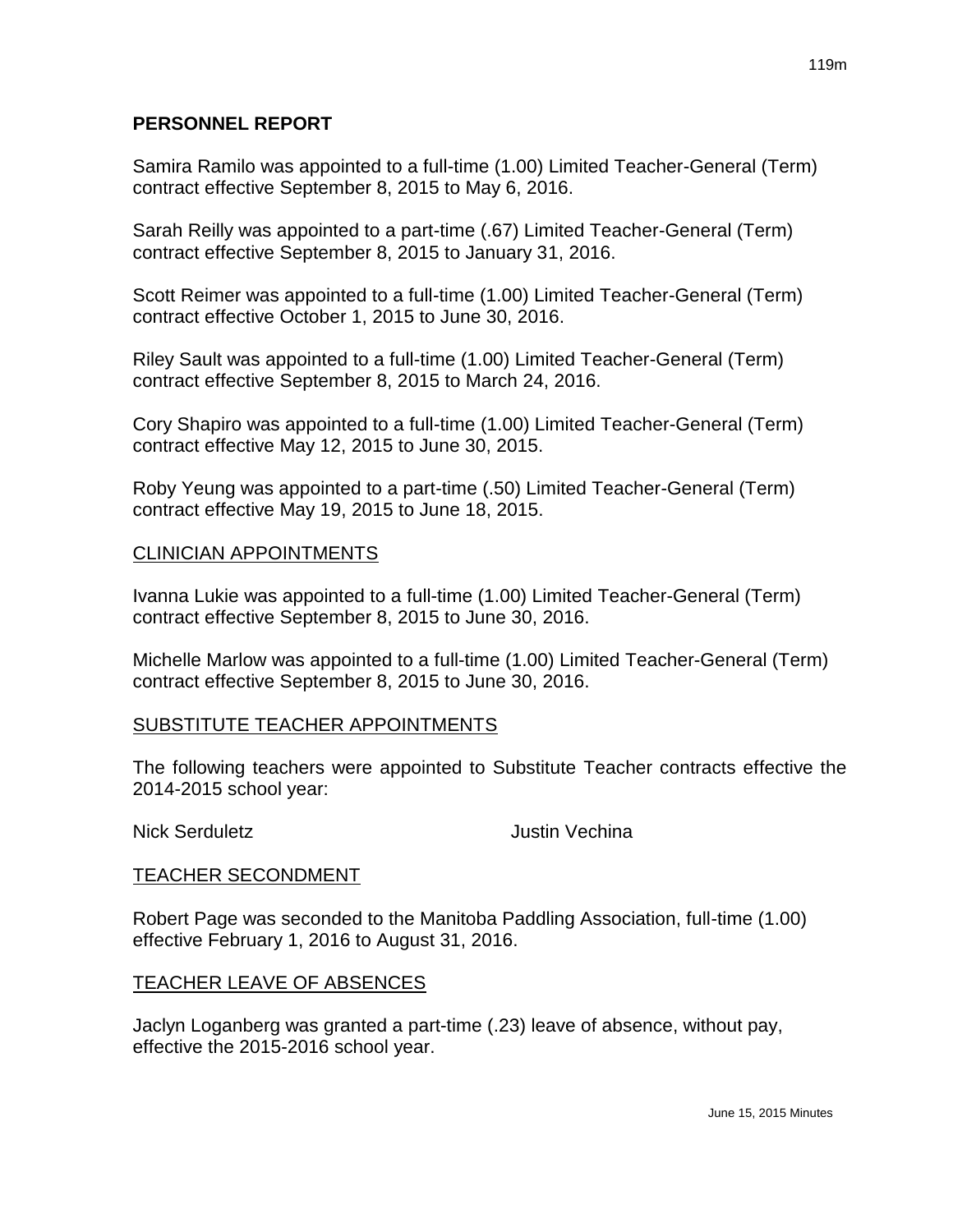Karen Warner was granted a part-time (.50) leave of absence, without pay, effective the 2015-2016 school year.

### TEACHER RESIGNATION

Meghan Corbett gave notice of intent to resign effective June 30, 2015.

### EDUCATIONAL ASSISTANT APPOINTMENTS

Devon Lipscomb was appointed to a full-time (6.5 hours per day) Educational Assistant position effective June 8, 2015.

Terra Schmidt was appointed to a full-time (6.5 hours per day) Educational Assistant position effective June 1, 2015.

### EDUCATIONAL ASSISTANT LEAVE OF ABSENCES

Matthew Lewis was granted a leave of absence, part-time (.50), without pay, effective January 4, 2016 to April 8, 2016.

Jordan Voth was granted a leave of absence, full-time (6.5 hours per day), without pay, effective September 8, 2015 to June 30, 2016.

## EDUCATIONAL ASSISTANT RETIREMENT

Regina Sokoliuk gave notice of intent to retire effective June 30, 2015.

### CUSTODIAN RETIREMENTS

Dale Robinson gave notice of intent to retire effective May 29, 2015.

Julian Szumskyj gave notice of intent to retire effective June 12, 2015.

### SECRETARY-CLERICAL APPOINTMENT

Alda Fawcett was appointed to the position of school secretary, part-time (3.5 hours per day) effective August 31, 2015.

## STUDENT PARENT SUPPORT WORKER APPOINTMENTS

Elizabeth Charlebois-Brandvold was appointed to a full-time (1.00) Student Parent Support Worker position effective July 1, 2015.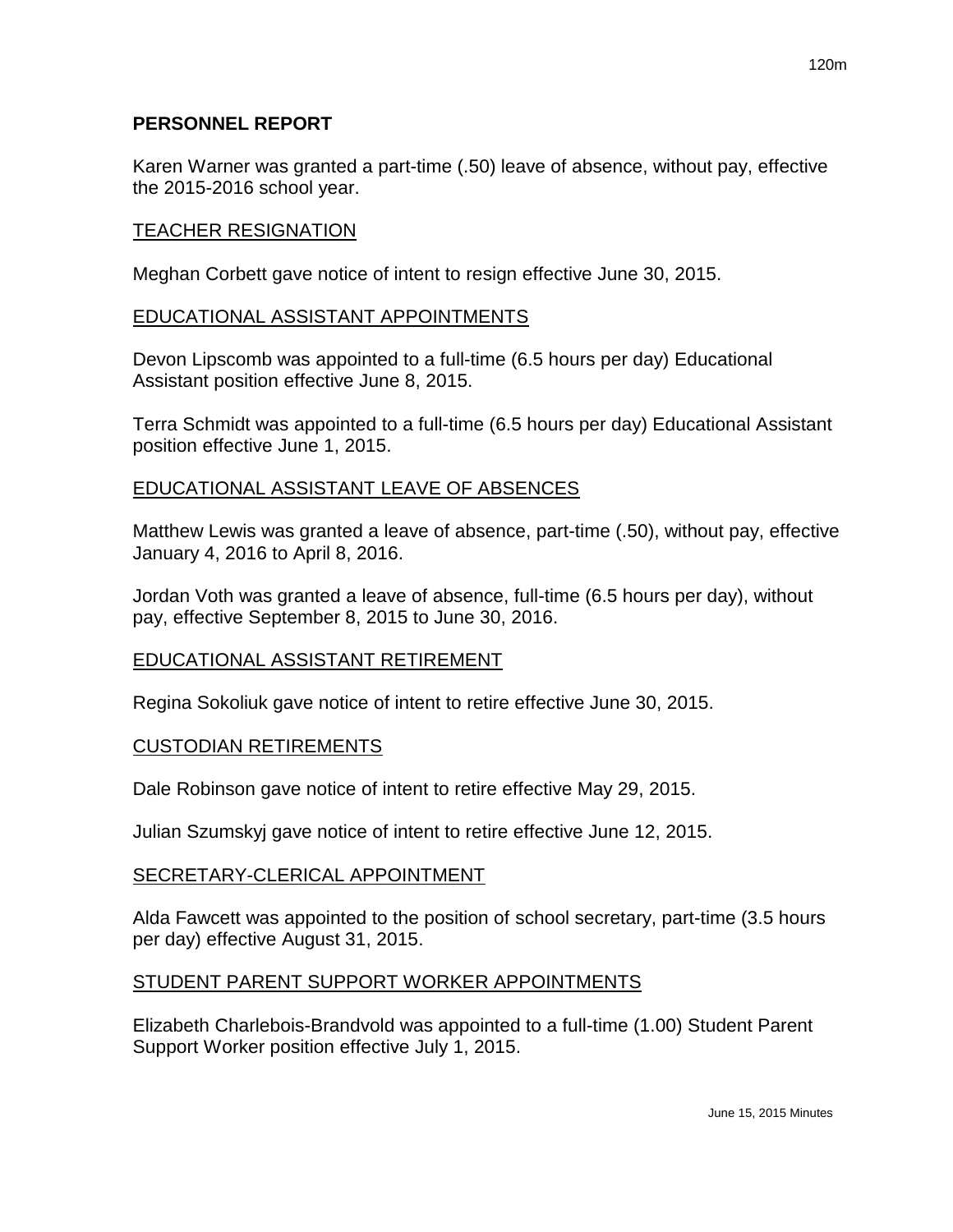Matthew Usenko was appointed to a full-time (1.00) Student Parent Support Worker position effective August 1, 2015.

# STUDENT PARENT SUPPORT WORKER MATERNITY AND PARENTAL LEAVE

Michelle MacIver was granted maternity and parental leave effective July 15, 2015 to July 15, 2016.

# SUPERINTENDENTS' PERSONNEL REPORT MOTION

The following Superintendents' Personnel Report motion was rescinded: #14-139- Amanda Martin leave of absence part-time (.50), without pay, effective the 2015-2016 school year.

# **SUPERINTENDENTS' REPORT**

The following matters were received as information:

- **Personnel Matters.**
- Summer Schedule Superintendents' Team.
- **PSFP Update.**
- **Accessibility Issue.**
- **Summer Programs**

# **14-160 SOTA Maternity Leave**

Sawka / MacFarlane That the Board approve the Maternity Leave Grievance Settlement as recommended by the Division's legal counsel. **Carried**

*Trustee Sarbit in the Chair.*

# **14-161 Forest Park Balanced School Day**

Jaworski / Santos

That the Board supports Forest Park School's request to the Honourable James Allum to continue with the Balanced School Day for the 2015-2016 school year.

**Carried**

# **14-162 A.E. Wright Balanced School Day**

### Myskiw / McFarlance

That the Board supports A.E. Wright Community School's request to the Honourable James Allum to implement the Balanced School Day for the 2015-2016 school year. **Carried**

June 15, 2015 Minutes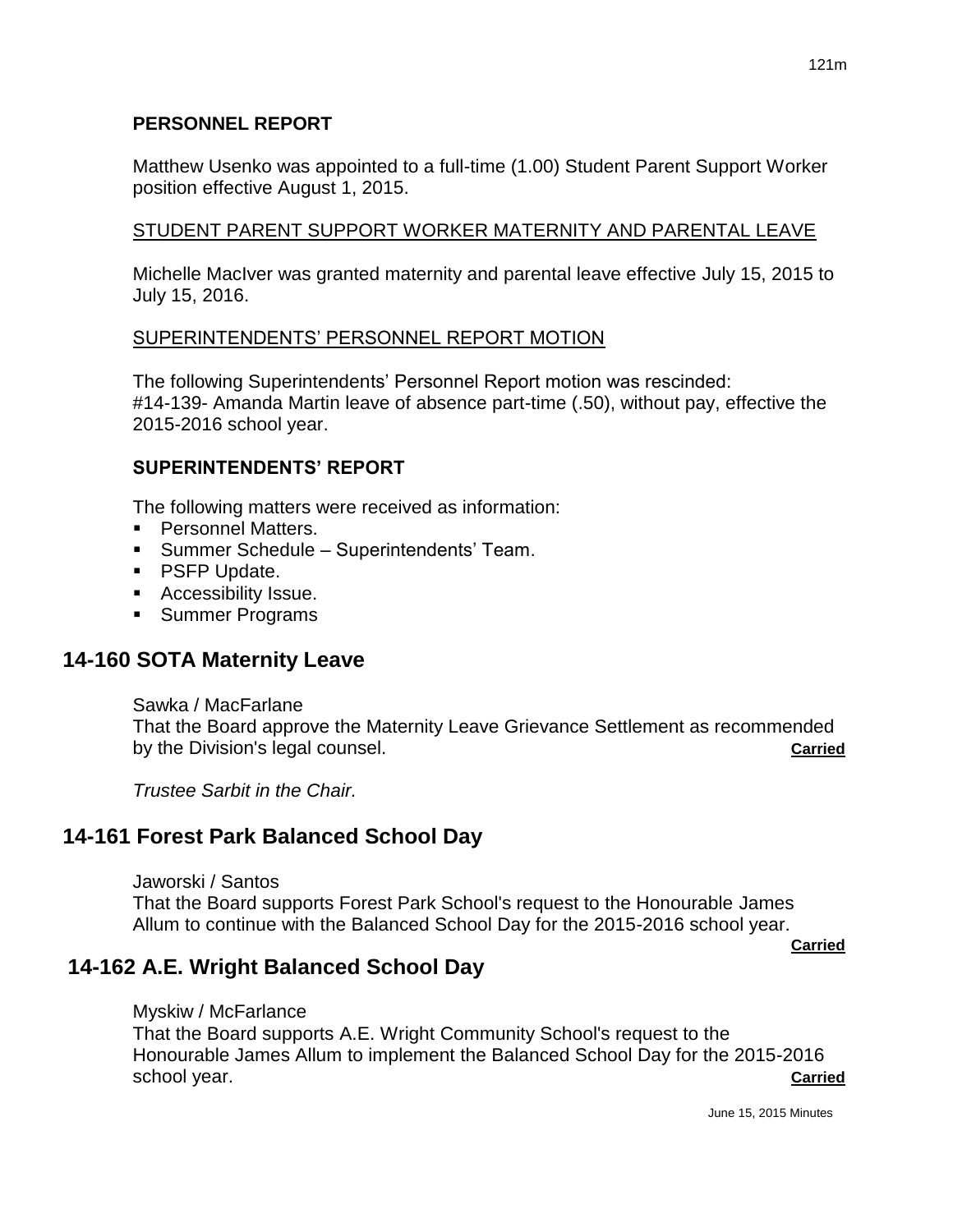# **14-163 RFQ001 – Paging Systems Replacement**

McFarlane / Ploszay

That Norcom Communications Inc. be awarded RFQ001 - Paging Systems Replacement on the basis of low bid. **Carried**

# **ADMINISTRATIVE REPORT**

# **14-164 Administrative Report**

Dabee / Santos That the Administrative Report be approved. **Carried**

Summer Approvals

That the Superintendent or his designate approve the awarding of all tenders and capital payments on a regular basis during the months of July and August and report the approvals at the Regular Board Meeting on Monday, August 31, 2015.

### Gardon Construction Ltd. Certificate of Payment No. 8

That Certificate of Payment No. 8 for the MET School Relocation project in the amount of \$107,236.66 be paid to Gardon Construction Ltd.

## Statutory Holdback on Certificate of Payment No. 8

That the 7.5% Statutory Holdback on Certificate of Payment No. 8 for the MET School Relocation project in the amount of \$8,280.82 be paid to the Seven Oaks School Division/Gardon 456 account.

## Number Ten Architectural Group Invoice No. 14344

That Invoice No. 14344 for the Garden City Collegiate Skill Build project in the amount of \$16,577.19 be paid to Number Ten Architectural Group.

### Prairie Architects Inc. Invoice No. 4572

That Invoice No. 4572 for the new École Rivière-Rouge project in the amount of \$13,858.37 be paid to Prairie Architects Inc.

### Prairie Architects Inc. Invoice No. 4589

That Invoice No. 4589 for the RF Morrison addition project in the amount of \$5,480.62 be paid to Prairie Architects Inc.

### Pinchin Ltd. Invoice No. 298143

That Invoice No. 298143 for the Precinct E land purchase in the amount of \$2,572.50 be paid to Pinchin Ltd.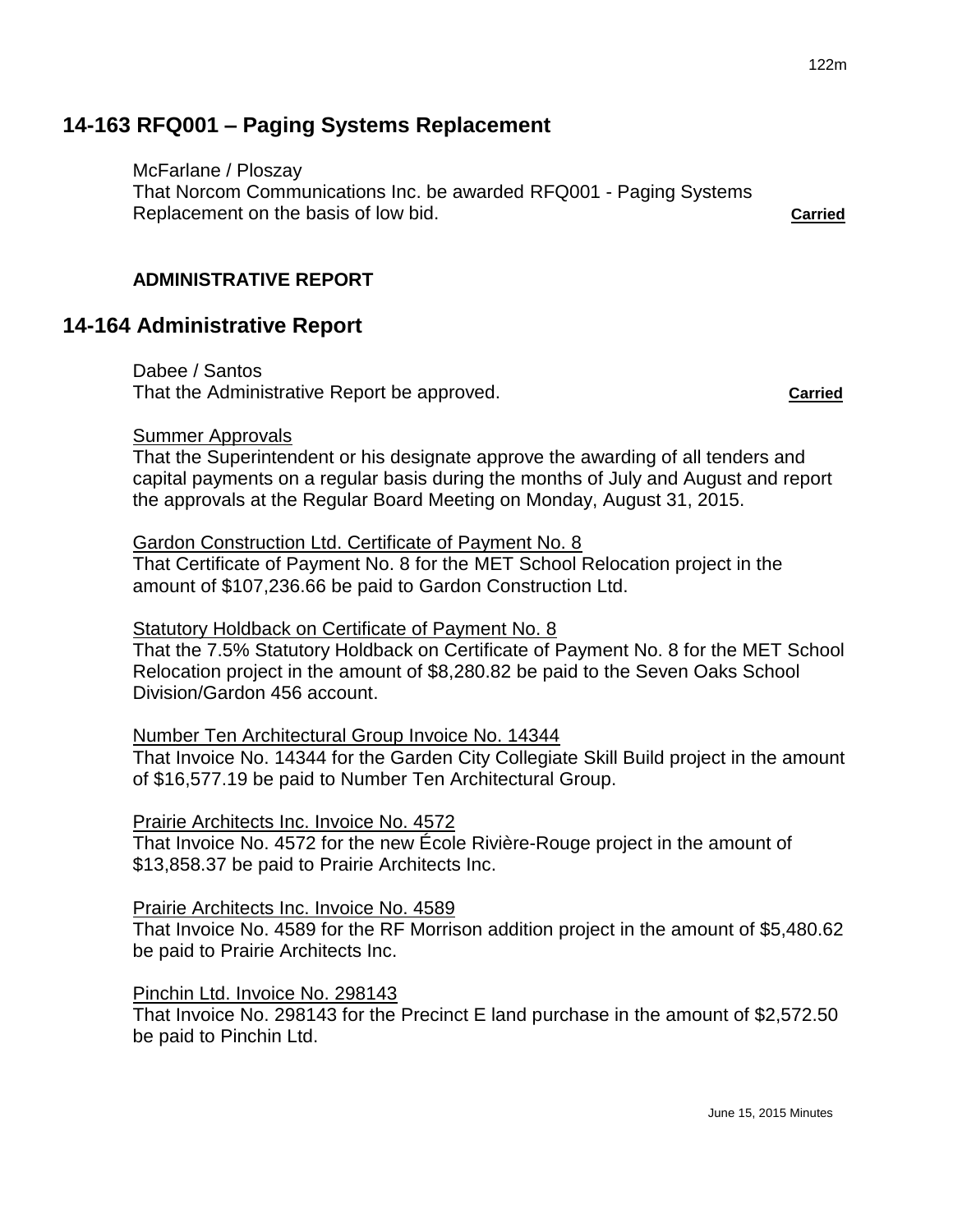## Oakwood Roofing & Sheet Metal Invoice No. 32389

That Invoice No. 32389 for the Maples Roof Phase 1 Replacement project in the amount of \$48,562.50 be paid to Oakwood Roofing & Sheet Metal.

## Agassiz Consulting Group Ltd Invoice No. 10149

That Invoice No. 10149 for the Maples Roof Phase 2 replacement project in the amount of \$1,890.00 be paid to Agassiz Consulting Group Ltd.

## Prairie Architects Inc. Invoice No. 4595

That Invoice No. 4595 for the R.F. Morrison addition project in the amount of \$3,044.79 be paid to Prairie Architects Inc.

# Number Ten Architectural Group Invoice No. 14420

That Invoice No. 14420 for the Garden City Collegiate Skill Build project in the amount of \$68,894.95 be paid to Number Ten Architectural Group.

## M. Block & Associates Ltd. Invoice No. W-2015-082

That Invoice No. W-2015-082 for the New École Rivière-Rouge project in the amount of \$1,464.75 be paid to M. Block & Associates Ltd.

## Lombard North Group Invoice No. 954-14

That Invoice No. 954-14 for the Precinct E Land Purchase in the amount of \$91,875.00 be paid to Lombard North Group.

## Western Financial Group Invoice No. 6989275

That Invoice No. 6989275 for the new École Rivière-Rouge project in the amount of \$44,655.84 be paid to Western Financial Group.

## Western Financial Group Invoice No. 6989274

That Invoice No. 6989274 for the new École Rivière-Rouge project in the amount of \$1,910.52 be paid to Western Financial Group.

# **COMMITTEE REPORTS**

Board/Student Liaison Committee Report 2014-2015 School Year.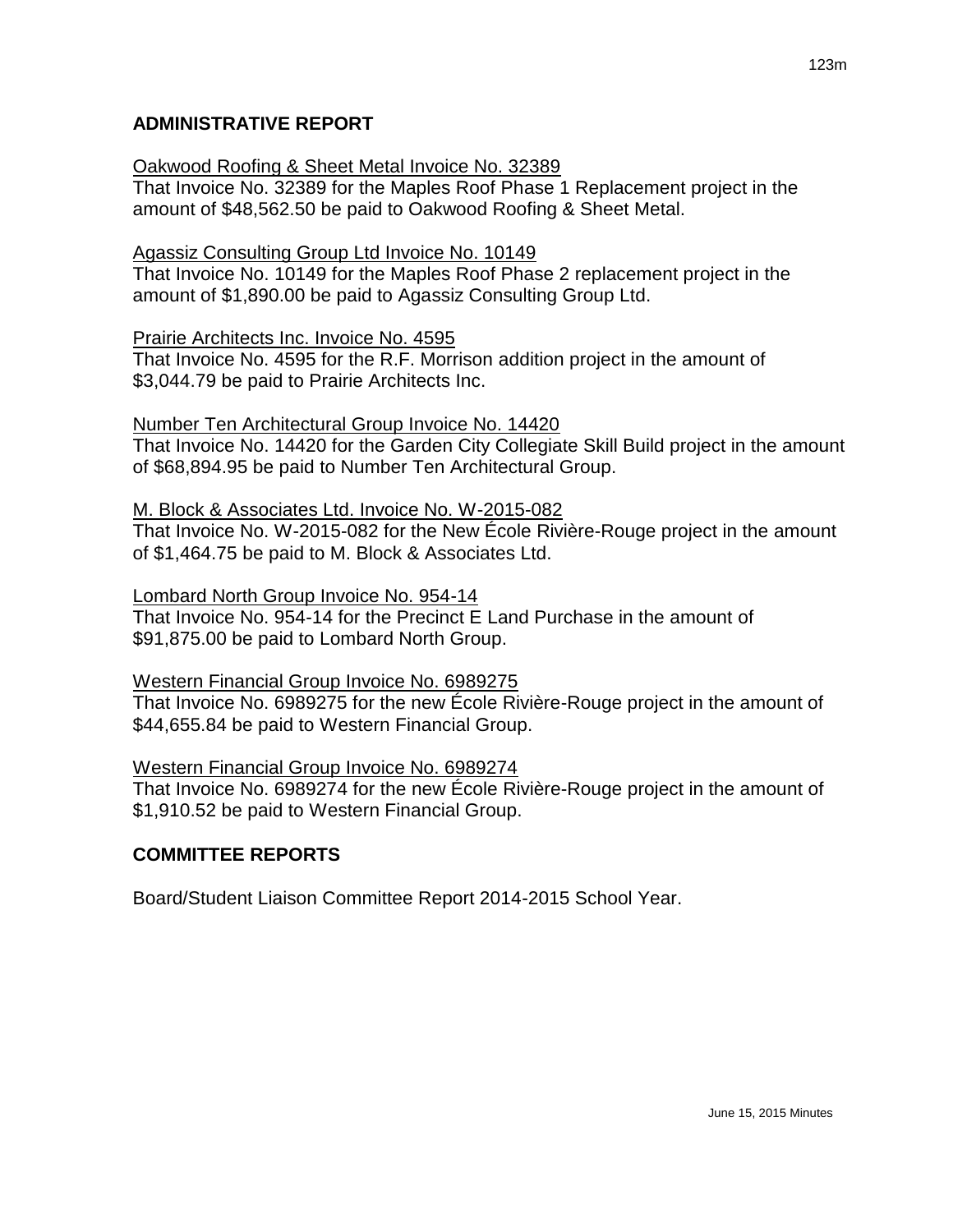# **NEW BUSINESS**

# **14-165 Notice of Motion: Finance Review Committee**

## Santos / Ploszay

That the Board constitute a Finance Review Committee to review the division's current pattern of expenditure with a view to instructions to the division administration in the preparation of the 2016-2017 budget.

That the terms of reference of the committee include:

- A review of FRAME reports comparing Seven Oaks expenditure by object with that of other school divisions.
- A review of expenditure trends.
- Options for program and cost reductions.
- Needs for increased investment.

That the Review Committee membership be open to all interested Trustees and that its work be completed prior to the preparation phase of the 2016-2017 budget (December 2015). **Carried**

# **CONFERENCE REPORTS**

Cheryl Gaudet, Principal, James Nisbet Community School. AERA Toward Justice, April 12 to 21, 2015 - Chicago, Illinois.

## **CORRESPONDENCE**

- Manitoba School Boards Association 2015 Fall Regional Meeting Save the Date. Region 5/6 - October 31, 2015 - Norwood Hotel.
- Manitoba School Boards Association ebulletin June 3, 2015.
- **Manitoba Ombudsman.** 
	- 2014 Annual Report under the Ombudsman Act.
	- 2014 Annual Report under the Freedom of Information and Protection of Privacy Act.
- Manitoba School Boards Association Strategic Priorities 2015-2016.
- Ken Cameron, President, Manitoba School Boards Association. Invitation to Liberal Party of Manitoba to meet to discuss educational issues of importance to Manitoba School Boards and the citizens of Manitoba.
- Alvin Catamisan, Manager, KPMG LLP Chartered Accountants. Auditor's Report on the Seven Oaks School Divisions' Schedule of Compensation for the year ended December 31, 2014.
- Maria Amagasu, Architect, Public Schools Finance Board. R.F. Morrison Roof Replacement Project.
- Alice Klumper, CUPE 2938. CUPE Local 2938 Executive for 2015-16 school year.
- Andrea Lawson, Project Leader, Public Schools Finance Board. Maples Collegiate